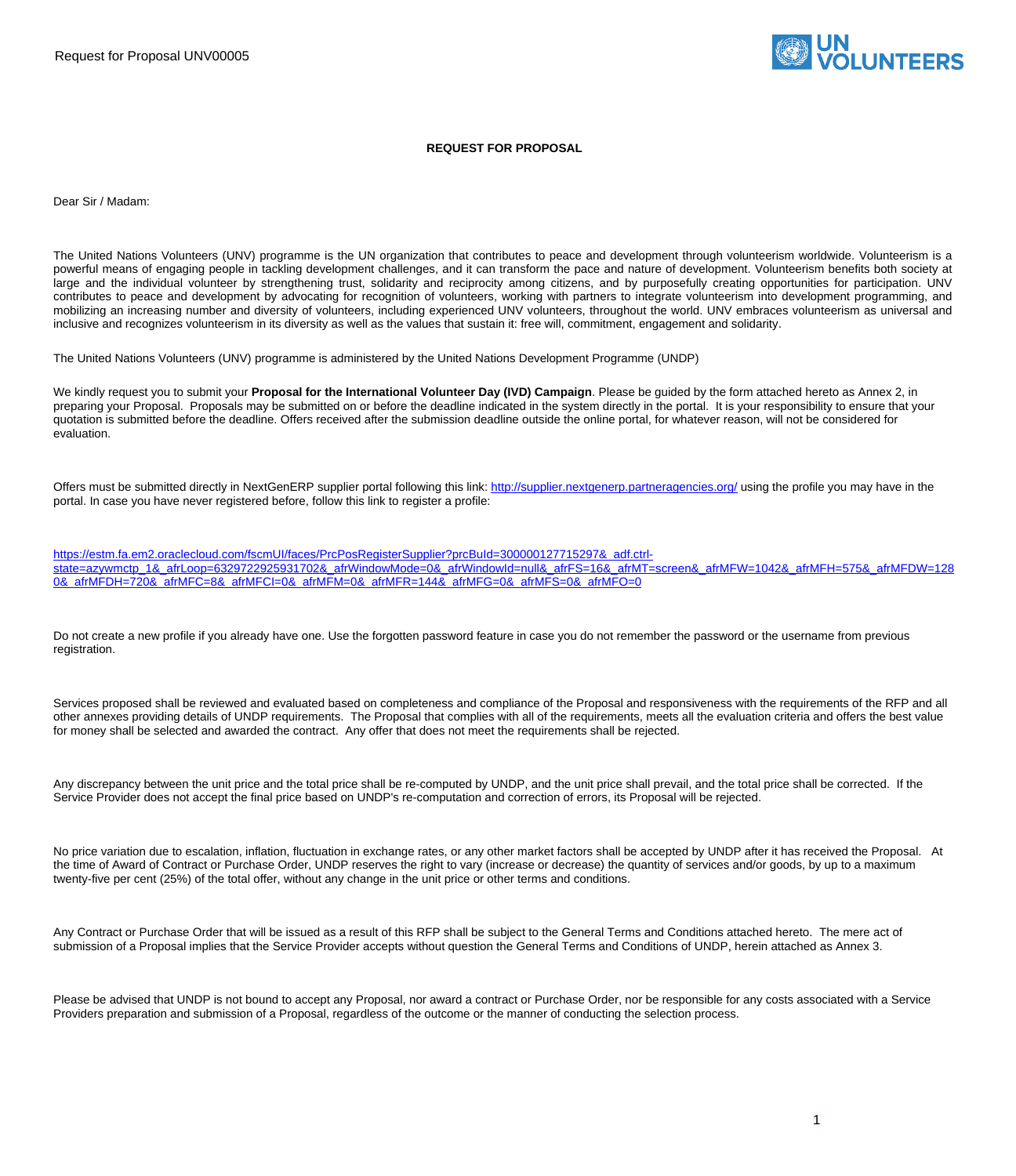

UNDP's vendor protest procedure is intended to afford an opportunity to appeal for persons or firms not awarded a Purchase Order or Contract in a competitive procurement process. **In the event that** you believe you have not been fairly treated, you can find detailed information about vendor protest procedures in the following link:

<http://www.undp.org/content/undp/en/home/operations/procurement/business/protest-and-sanctions.html>

UNDP encourages every prospective supplier to prevent and avoid conflicts of interest, by disclosing to UNDP if you, or any of your affiliates or personnel, were involved in the preparation of the requirements, design, cost estimates, and other information used in this RFP.

UNDP implements a zero tolerance on fraud and other proscribed practices, and is committed to preventing, identifying and addressing all such acts and practices against UNDP, as well as third parties involved in UNDP activities. UNDP expects its Service Providers to adhere to the UN Supplier Code of Conduct found in this link :[https:](https://www.un.org/Depts/ptd/sites/www.un.org.Depts.ptd/files/files/attachment/page/pdf/unscc/conduct_english.pdf) [//www.un.org/Depts/ptd/sites/www.un.org.Depts.ptd/files/files/attachment/page/pdf/unscc/conduct\\_english.pdf](https://www.un.org/Depts/ptd/sites/www.un.org.Depts.ptd/files/files/attachment/page/pdf/unscc/conduct_english.pdf)

Thank you and we look forward to receiving your proposal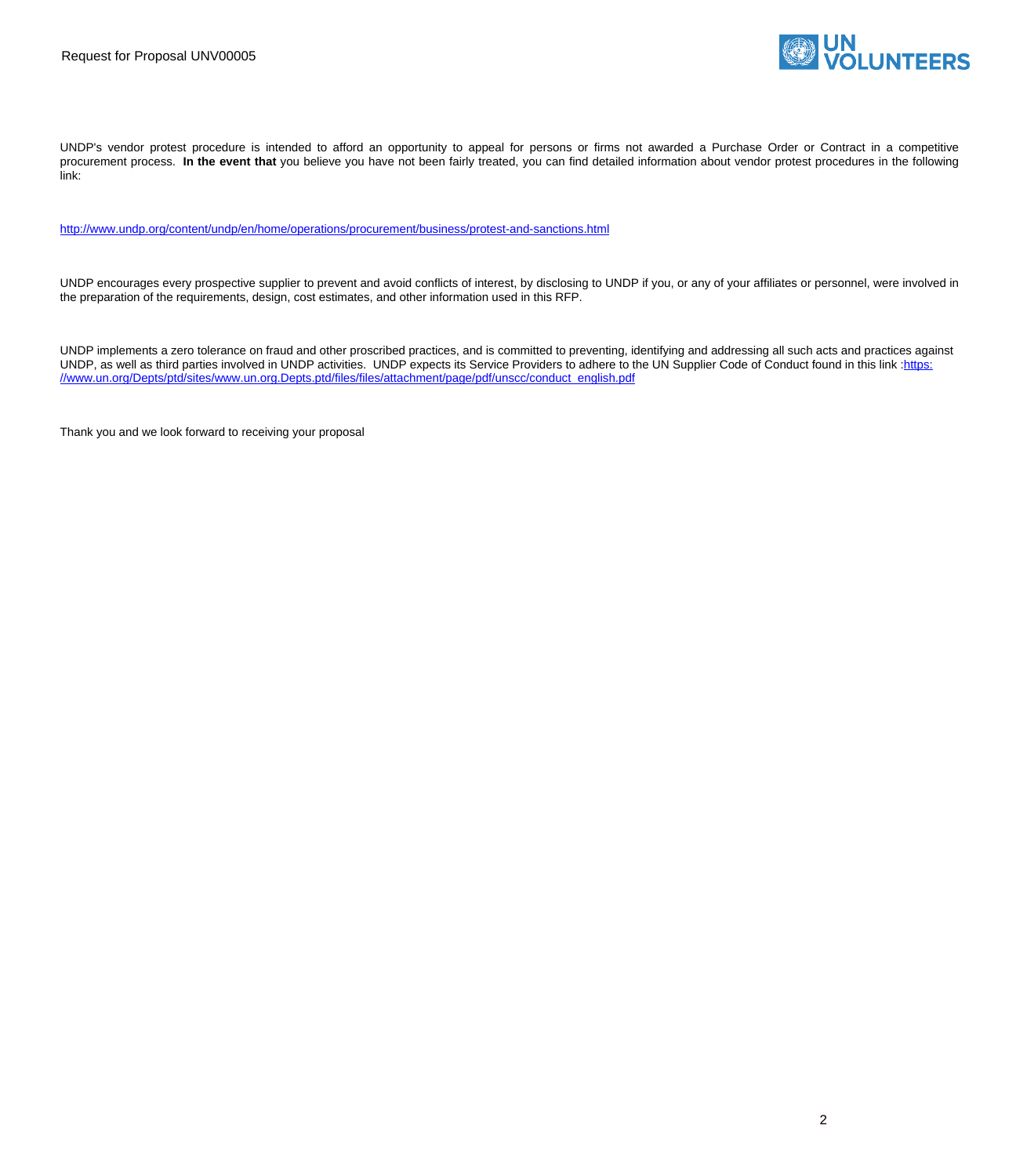

# **Table of Contents**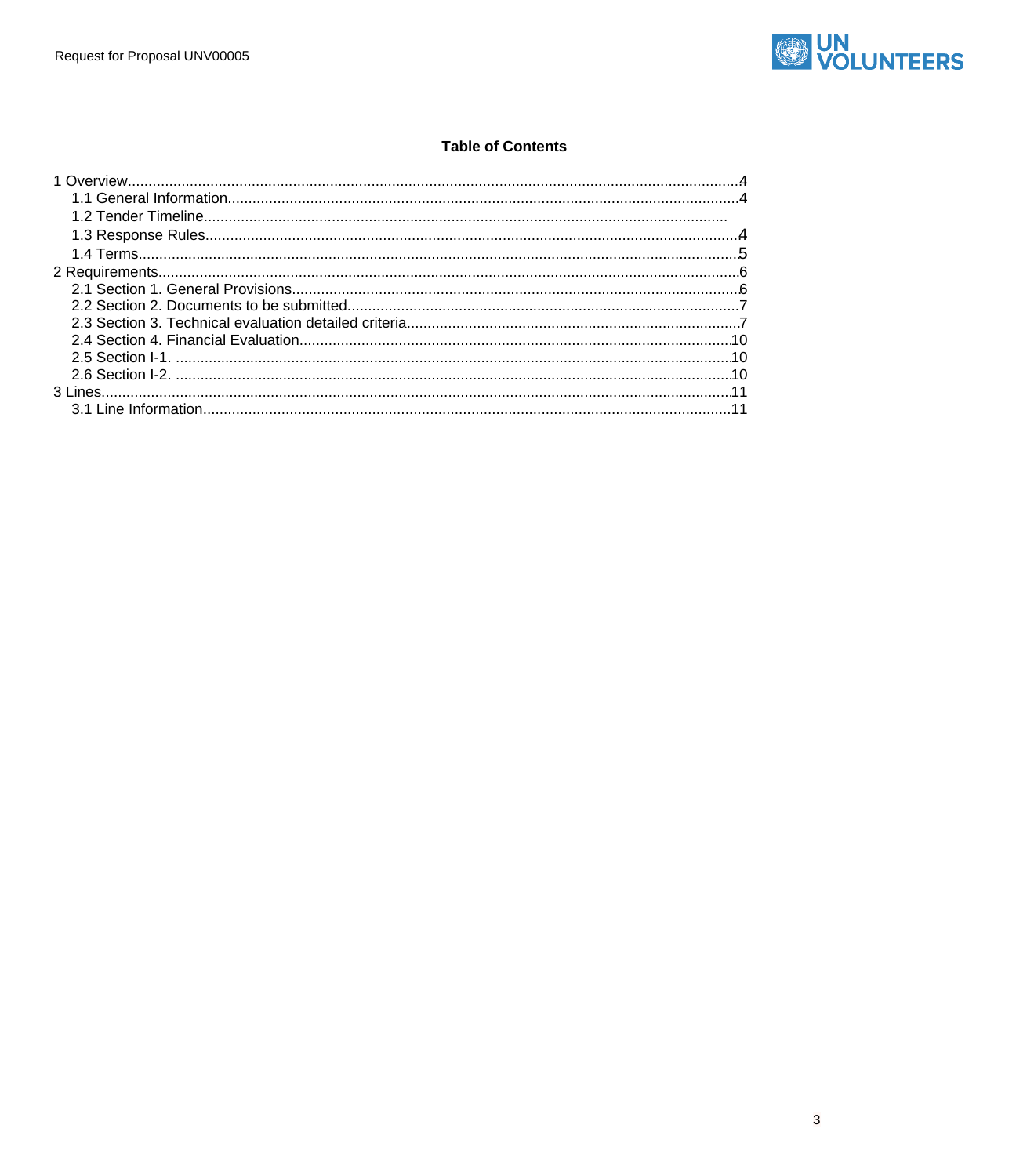

# <span id="page-3-0"></span>**1 Overview**

# <span id="page-3-1"></span>**1.1 General Information**

| Title                      | International Volunteer Day (IVD) Campaign                                                                                                                                                                                                                                                                                                                                                                                                                                                                                                                                      |  |  |  |  |  |
|----------------------------|---------------------------------------------------------------------------------------------------------------------------------------------------------------------------------------------------------------------------------------------------------------------------------------------------------------------------------------------------------------------------------------------------------------------------------------------------------------------------------------------------------------------------------------------------------------------------------|--|--|--|--|--|
| <b>Contact Point</b>       | Marc Wharton                                                                                                                                                                                                                                                                                                                                                                                                                                                                                                                                                                    |  |  |  |  |  |
| <b>Outcome</b>             |                                                                                                                                                                                                                                                                                                                                                                                                                                                                                                                                                                                 |  |  |  |  |  |
| <b>Two Stage</b>           | Yes                                                                                                                                                                                                                                                                                                                                                                                                                                                                                                                                                                             |  |  |  |  |  |
| <b>Evaluation</b>          |                                                                                                                                                                                                                                                                                                                                                                                                                                                                                                                                                                                 |  |  |  |  |  |
| E-Mail                     | procurement@unv.org                                                                                                                                                                                                                                                                                                                                                                                                                                                                                                                                                             |  |  |  |  |  |
| <b>Reference Number</b>    | 00077158                                                                                                                                                                                                                                                                                                                                                                                                                                                                                                                                                                        |  |  |  |  |  |
| <b>Beneficiary Country</b> | Germany                                                                                                                                                                                                                                                                                                                                                                                                                                                                                                                                                                         |  |  |  |  |  |
| <b>Introduction</b>        | The United Nations Volunteers (UNV) programme is seeking a Public Relations, Media and Communications Company to develop and<br>implement a global campaign for the lead up to International Volunteer Day (IVD) on December $5th$ , 2022.                                                                                                                                                                                                                                                                                                                                      |  |  |  |  |  |
|                            | Interested suppliers must submit their offer directly in the system as instructed in the solicitation document, following the instructions in<br>the available user guide. if you have an account, log in in this link: http://supplier.nextgenerp.partneragencies.org/ using your username<br>and password. User the forgotten password/username feature if you do not remember them. If you do not have an account already, you<br>can register one following this link: https://estm.fa.em2.oraclecloud.com/fscmUI/faces/PrcPosRegisterSupplier?<br>prcBuld=300000127715271. |  |  |  |  |  |
|                            | Search for the specific tender using search filters and subscribe to the tender in order to get notifications in case of amendments of the<br>tender document. If you need support with the online system, you can contact the contact details of this tender as indicated in the<br>solicitation document.                                                                                                                                                                                                                                                                     |  |  |  |  |  |
|                            | <b>Procurement Unit</b><br><b>UN Volunteers</b>                                                                                                                                                                                                                                                                                                                                                                                                                                                                                                                                 |  |  |  |  |  |

# **This is a two stage negotiation and all responses will be evaluated in two stages.**

# **1.2 Tender Timeline**

| <b>Preview Date</b> |                                                    |
|---------------------|----------------------------------------------------|
|                     | Open Date 30/05/22 16:21 PM                        |
|                     | <b>Close Date</b> 28/06/22 15:00 PM                |
|                     | Estimated Award Date 2022-07-04T15:00:00.000+00:00 |
|                     |                                                    |

**Time Zone** Coordinated Universal Time

# <span id="page-3-2"></span>**1.3 Response Rules**

This negotiation is governed by all the rules displayed below.

| <b>Rule</b>                                        |
|----------------------------------------------------|
| Negotiation is restricted to invited suppliers     |
| Suppliers are allowed to respond to selected lines |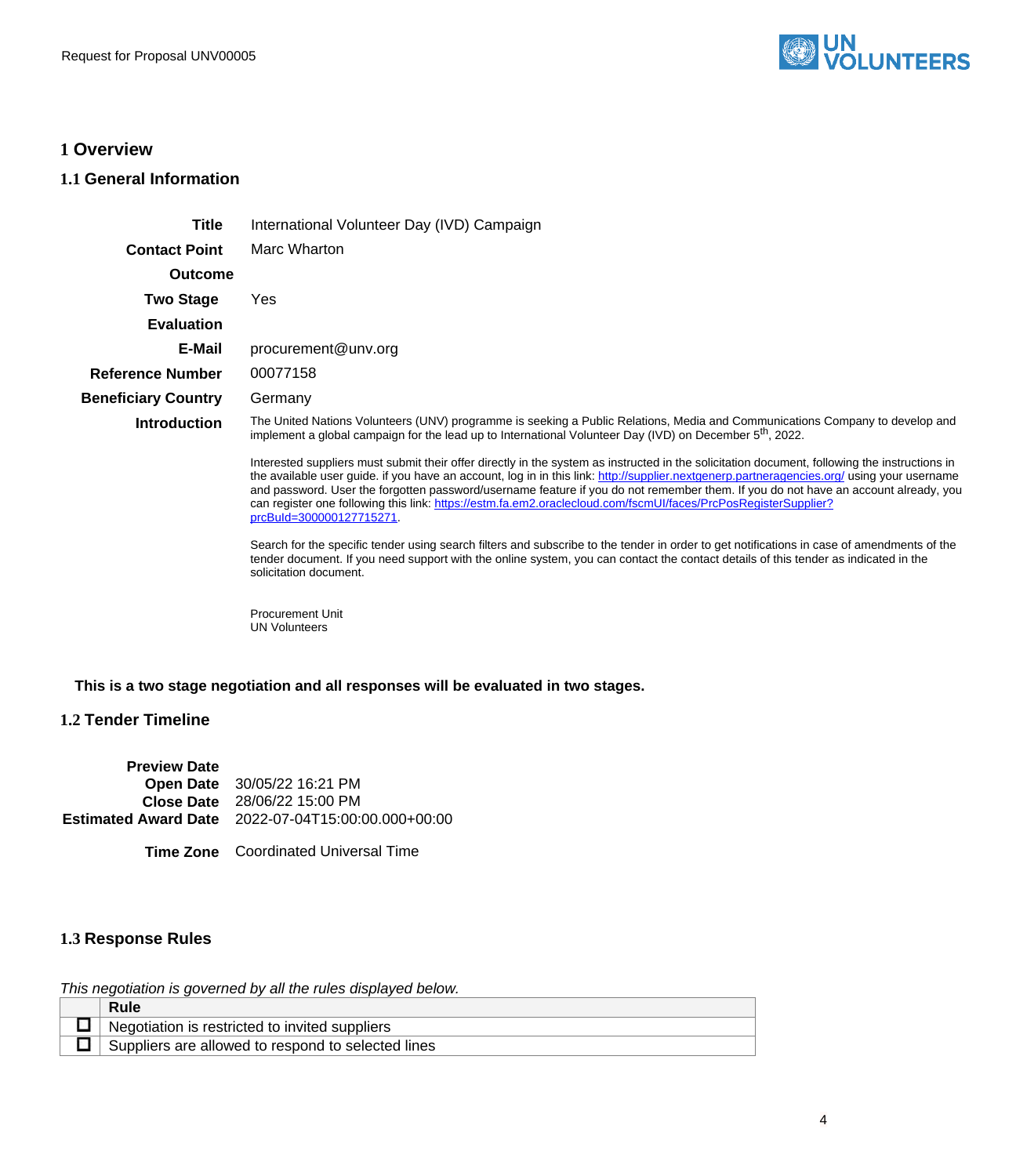

| Rule                                                     |
|----------------------------------------------------------|
| Suppliers are allowed to provide multiple responses      |
| Suppliers are allowed to revise their submitted response |

<span id="page-4-0"></span>**1.4 Terms**

**Negotiation Currency** USD ()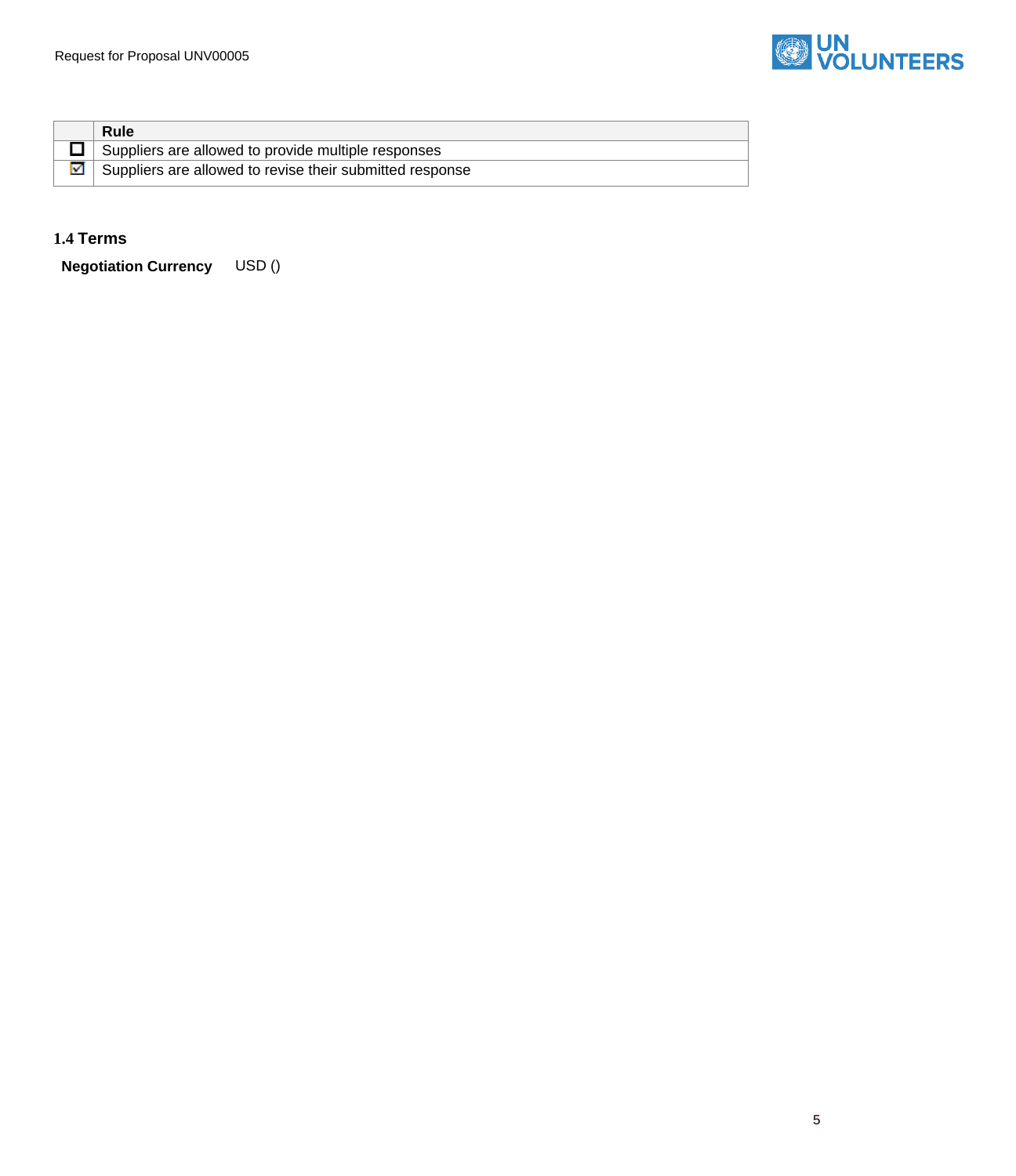

# <span id="page-5-0"></span>**2 Requirements**

\*Response is required

# Please read the questions carefully and answer the questions by selecting an appropriate response. kindly also upload relevant documents where necessary.

**Kindly upload financial proposal documents in financial section (Financial Evaluation - Commercial) only. If your financial proposal is visible in any part of the technical section, your proposal will be disqualified.** 

# <span id="page-5-1"></span>**2.1 Section 1. General Provisions**

1. **General Instructions** Please read carefully Annex 1 describing main scope of the requirements and other provisions to this process, herewith attached.

\*2. **General Terms and Conditions** Do you confirm acceptance of UNDP General Terms and conditions available at: http://www.undp. org/content/undp/en/home/procurement/business/how-we-buy.html and herewith attached?

General Terms and Conditions for contracts (goods and/or services)

Target: Confirm acceptance of GTCs

#### 3. **Criteria for Evaluation and Contract Award**

Highest Combined Score (based on the 70% technical offer and 30% price weight distribution)

Full acceptance of the UNDP Contract General Terms and Conditions (GTC). This is a mandatory criterion and cannot be deleted regardless of the nature of services required. Non-acceptance of the GTC may be grounds for the rejection of the Proposal.

### **Technical Proposal (70%)**

•Company expertise in international/ multi-lingual campaign creation and implementation - 40%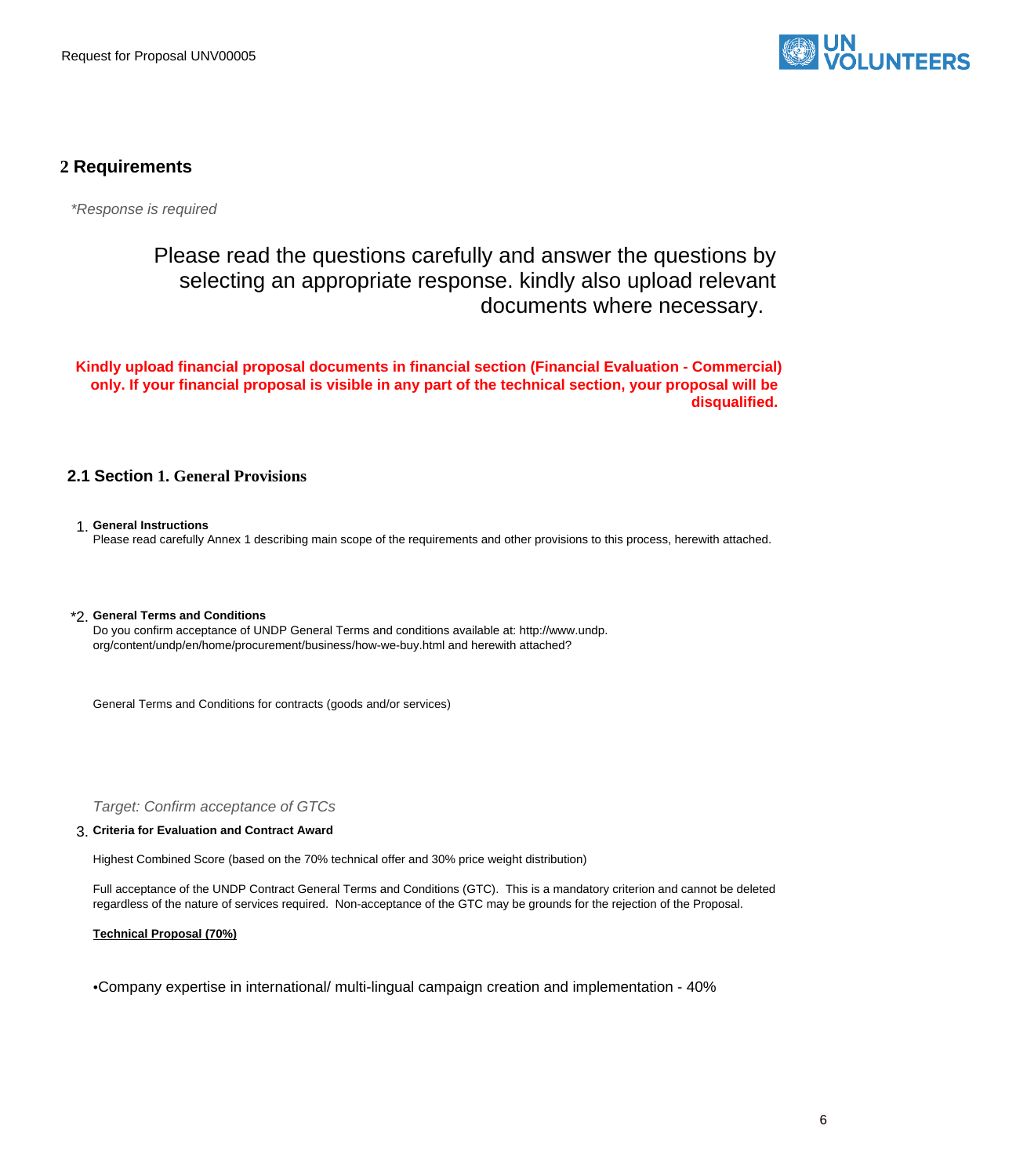

•Team Qualification and experience in relation to deliverables - 20%

•Environmental Policy - 10%

## **Financial Proposal (30%)**

To be computed as a ratio of the Proposal's offer to the lowest price among the proposals received by UNDP.

## <span id="page-6-0"></span>**2.2 Section 2. Documents to be submitted**

## \*1. **Company Profile**

Have you provided company profile? It should not exceed fifteen (15) pages, including printed brochures and product catalogues relevant to the goods/services being procured.

Target: Company profile provided

## \*2. **Legal Documents**

Have you provided your company registration certificate?

#### \*3.

Written Self-Declaration that the company is not in the UN Security Council 1267/1989 List, UN Procurement Division List or Other UN Ineligibility List.

Response attachments are required*.*

## <span id="page-6-1"></span>**2.3 Section 3. Technical evaluation detailed criteria**

## \*1. **Section 1 - Expertise of supplier**

The company's expertise in international/ multi-lingual campaign creation and implementation.

Organisations with substantive work portfolio in creative advertising and communication – tradition, digital and new-multi-media/ social media alternatives, documentary film making and general campaign design and coordination.

• Have at least 3-5 years of experience in undertaking design and coordination of campaigns and outreach at scale, in particular in all six regions and languages of the United Nations.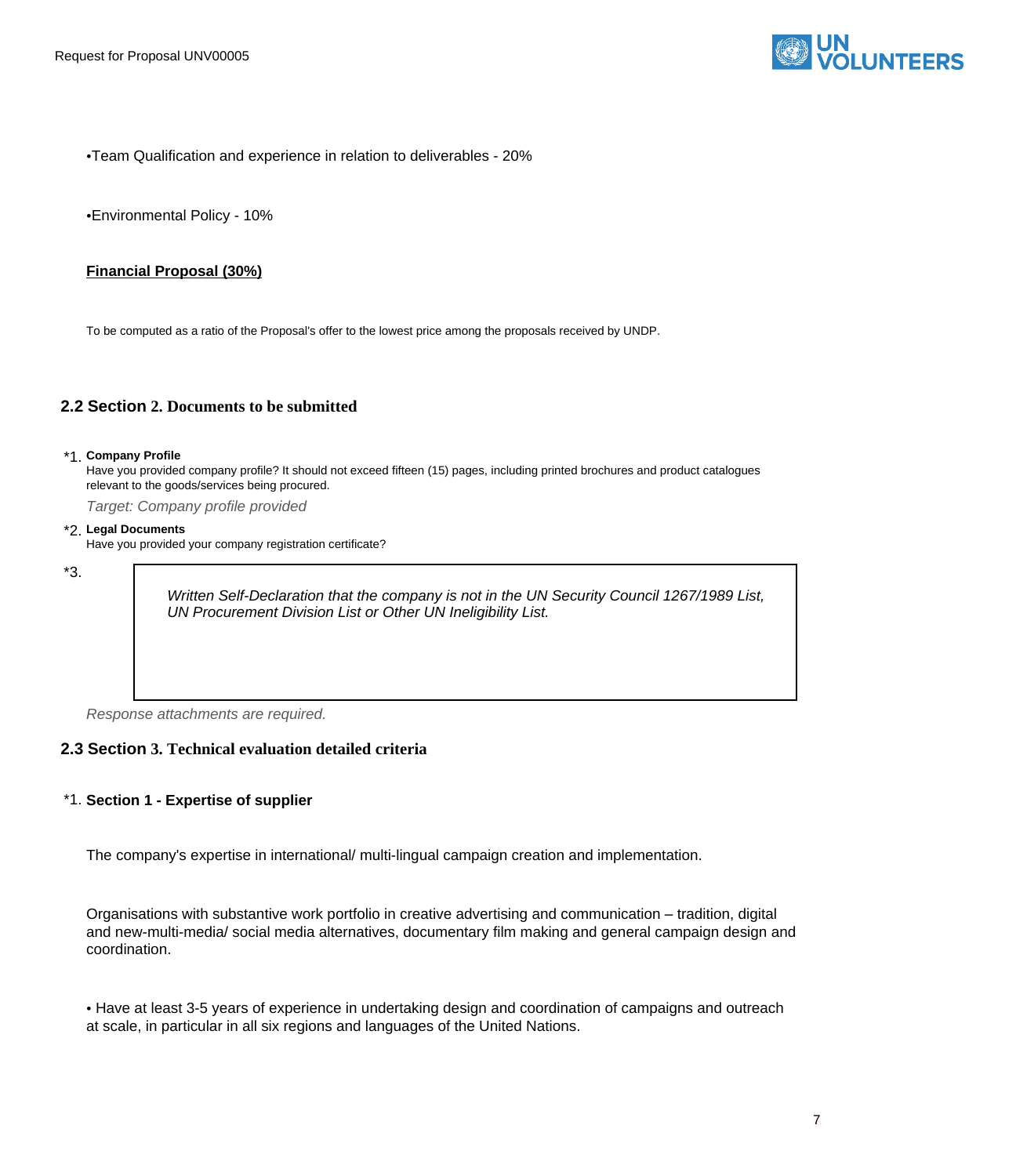

• Experience in curating media content through innovative approaches and partnerships.

• Demonstrative network in the media sector and among international influences that are associated with the United Nations and/or volunteering.

• Demonstrate ability to deliver results in social media reach and engagement, along with placement of media content.

- Prior experience in undertaking a similar campaign at an international level.
- Graphic design expertise
- Prior experience working with a UN agency is an added advantage.

**Please address the above criteria in your answer, highlighting years of experience and any qualifications or certificates gained.** 

Response attachments are optional*.*

\*2. **Section 2 - Team Qualifcations**

**Qualifications of Team lead(s):**

• Advanced University degree in one of the areas of journalism, communications, management or any other related fields relevant for this assignment;

• A minimum of 7 years experience in providing high quality and innovative digital solutions and communication strategies, including campaign success, content creation, visual storytelling, video production, graphic design - from initial concept to finished product;

• Proven track record of coordinating and leading campaigns in the field of public advocacy and participation, human rights, social inclusion, or similar field;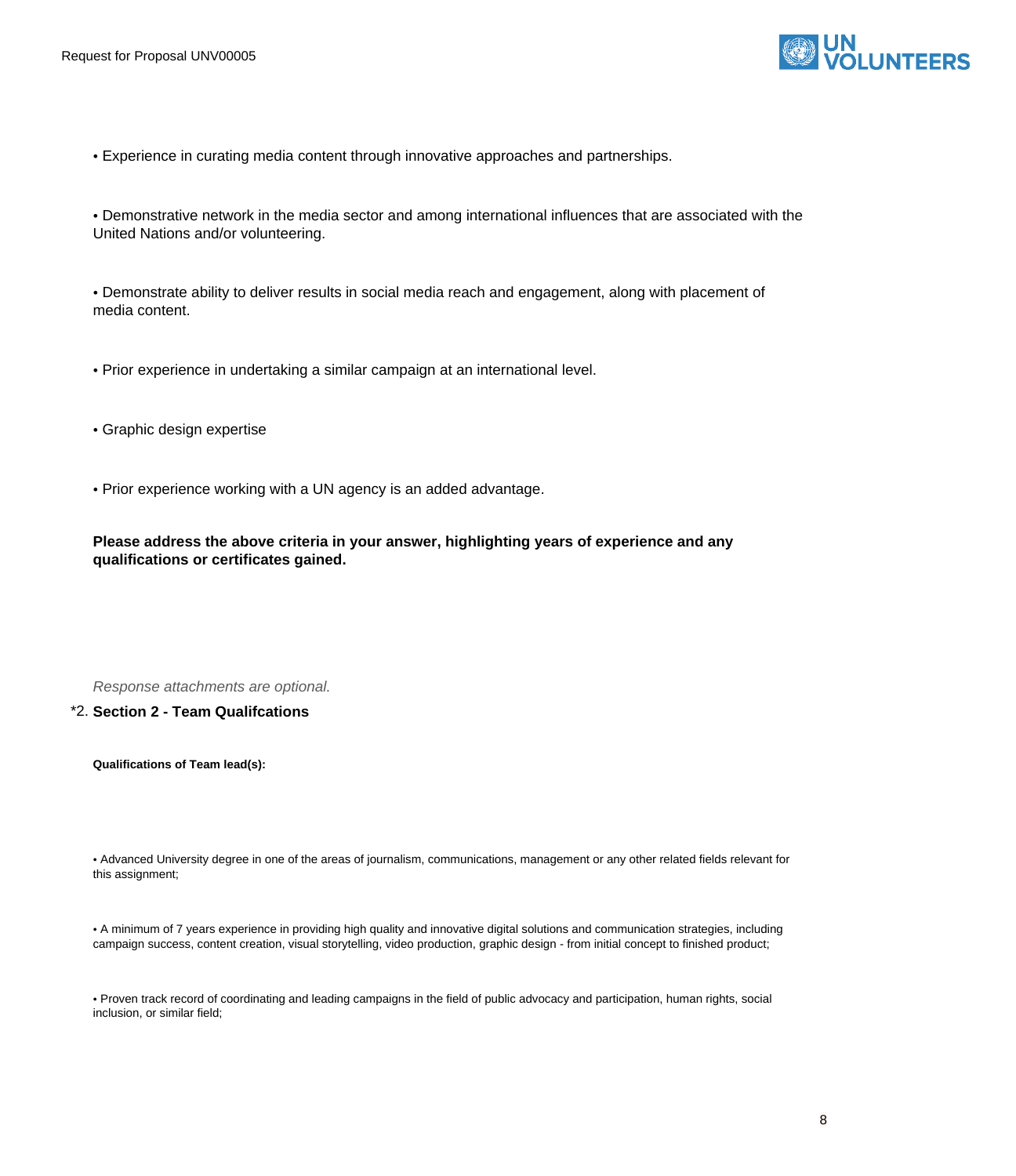

- Expert knowledge and professional experience in the area of digital media and communication; campaigns and branding;
- Familiarity with recent trends in digital and online social engagements across platforms for the development sector;
- Experience working on projects for UN agencies or agencies engaged in the development sector would be an advantage;
- Network and connections among influencers, VIPs and UN officials;
- Ability to deliver within timelines and bring creative solutions;

#### **Qualifications of Team member/s**:

The Team Member/s should have:

- University degree in an area such as: journalism, translation, graphic design, communications, videography, media and/or other related area relevant for the assignment;
- Minimum of 3 years of work experience in the field of expertise with a proven record of working on original content/ products for an international campaign;
- Work with an international campaign, and with a UN campaign an advantage;
- Proven work (and current contacts) with international influencers and VIPs in the area of volunteerism and/or development;
- Contacts for social media and media in all six regions must be proven;
- Fluency in all six UN languages.

**Please address the above criteria in your answer, highlighting years of experience and any qualifications or certificates gained. Please attach the CV of each team member.**

Response attachments are required*.*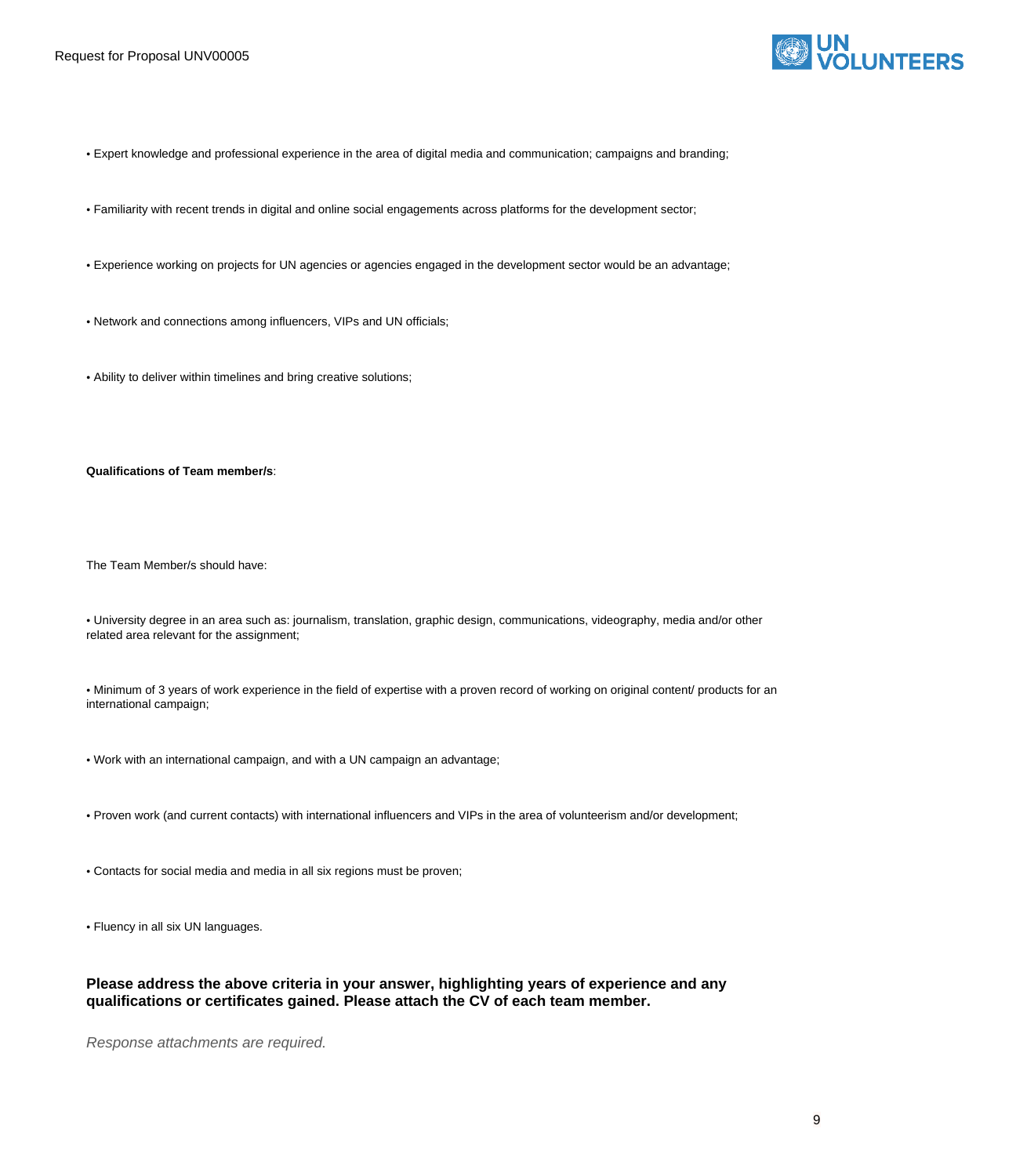

### \*3.

UNV wishes to work with companies that care about their environment and sustainability.

Sustainable procurement practices integrate requirements, specifications and criteria that are compatible and in favour of the protection of the environment, of social progress and in support of economic development, namely by seeking resource efficiency, improving the quality of products and services and ultimately optimizing costs.

We encourage companies when submitting their bids to include their environmental/sustainable policy and point out where necessary their policy in relation to the services offered. Click here for more information on UN sustainable procurement.

**Please address the above criteria in your answer, please upload your company sustainability policy (if any) and/ or other envronmental certificates**

# <span id="page-9-0"></span>**2.4 Section 4. Financial Evaluation**

\*1. Financial Proposal

Please provide the cost breakdown of your financial proposal as per the template and instructions provided. Indicate the total amount here and make sure it matches with the total amount indicated line items.

### Attachments:

| File Name or URL         | <b>vpe</b> | <b>Description</b> |
|--------------------------|------------|--------------------|
| Financial Proposal Form. | File       |                    |
| docx                     |            |                    |

Response attachments are required*.*

# <span id="page-9-1"></span>**2.5 Section I-1.**

I-1. Total Amount from the Supplier's Response.

# <span id="page-9-2"></span>**2.6 Section I-2.**

I-1. This is an internal criteria. Each evaluator need to put the maximum score based on the scores given in the detailed criteria up to the maximum score allowed 70 points.